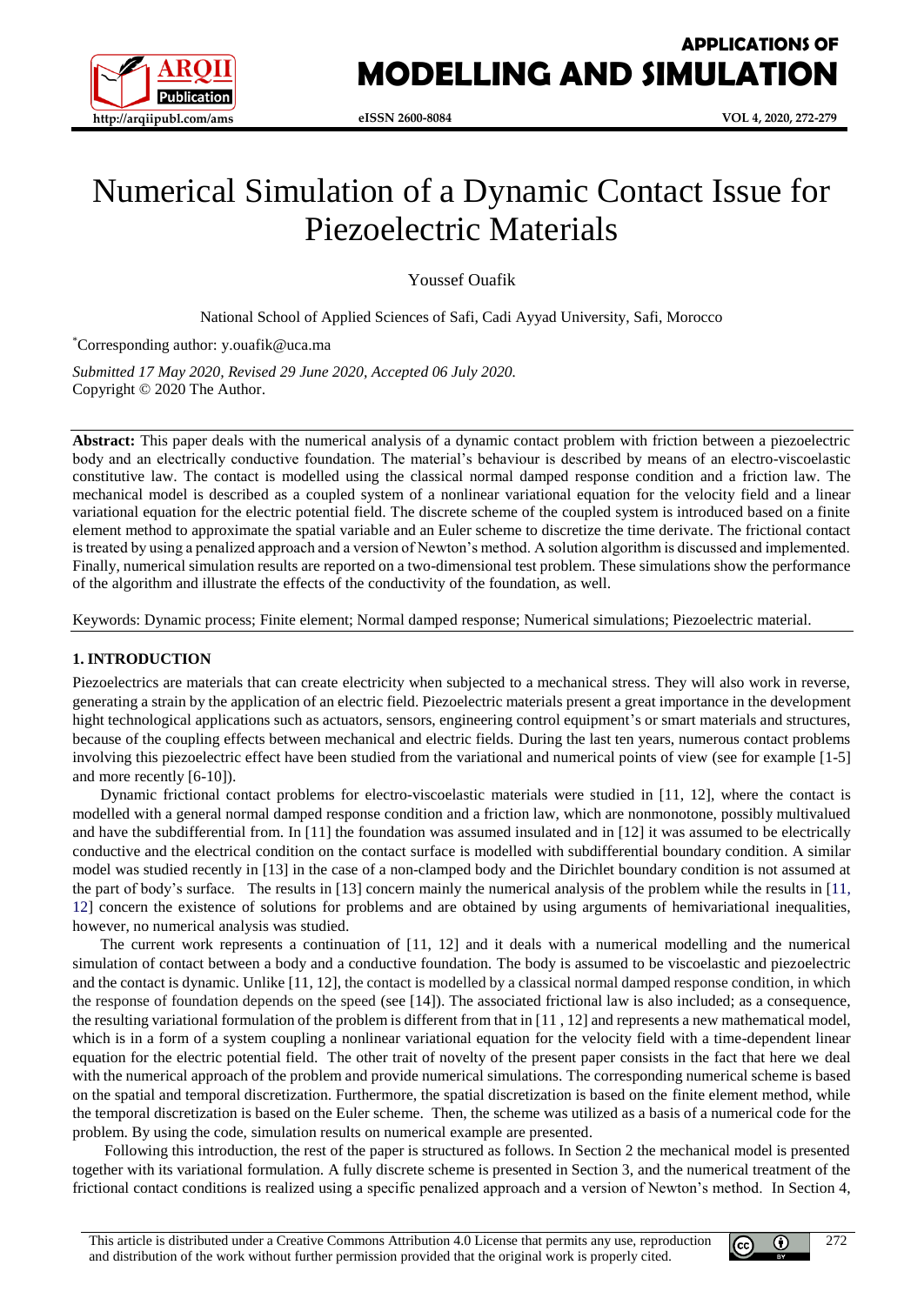some numerical simulations are presented to highlight the performance of the method and the effects of the conductivity of the foundation, as well. Conclusions are finally drawn in section 5.

# **2. PROBLEM STATEMENT**

Consider a body made of a piezoelectric material occupies the domain  $\Omega \subset \mathbb{R}^d$ ,  $d = 2, 3$  with a smooth boundary  $\partial \Omega = \Gamma$ . The body is acted upon by body forces of density  $f_0$  and has volume electric charges of density  $q_0$ . It is also constrained mechanically and electrically on the boundary. To describe these constraints we consider a partition of  $\Gamma$  into three open disjoint parts  $\Gamma_D$ ,  $\Gamma_N$ ,  $\Gamma_C$ , on the one hand, and a partition of  $\Gamma_D \cup \Gamma_N$  into two open parts  $\Gamma_a$  and  $\Gamma_b$ , on the other hand. We assume that  $meas\Gamma_D > 0$  and  $meas\Gamma_a > 0$ . The body is clamped on  $\Gamma_D$  and therefore the displacement field vanishes there. Surface tractions of density  $f_N$  act on  $\Gamma_N$ . We also assume that the electrical potential vanishes on  $\Gamma_a$  and a surface electrical charge of density  $q_b$  is prescribed on  $\Gamma_b$ . In the reference configuration, the body is in contact over  $\Gamma_c$  with a conductive obstacle, the so-called foundation. We assume that the foundation is electrically conductive and its potential is maintained at  $\varphi_f$ . The contact is frictional and there may be electrical charges on the contact surface.

We denote by  $S^d$  the space of second order symmetric tensors on  $\mathbb{R}^d$  or, equivalently, the space of symmetric matrices of order d. Also, below  $\mathbf{v} = (v_i)$  represents the unit outward normal on  $\Gamma$  while "." and  $\| \cdot \|$  denote the inner product and the Euclidean norm on  $\mathbb{R}^d$  and  $S^d$ , respectively, that is  $u \cdot v = u_i v_i$ ,  $||v|| = (v \cdot v)^{1/2}$  for  $u$ ,  $v \in \mathbb{R}^d$  and  $\sigma \cdot \tau = \sigma_{ij} \tau_{ij}$ ,  $||\tau|| =$  $(\tau \cdot \tau)^{1/2}$  for  $\sigma, \tau \in S^d$ . Here and everywhere in this paper i, j, k, l run from 1 to d, summation over repeated indices is implied and the index that follows a comma represents the partial derivative with respect to the corresponding component of the spatial variable, i.e.  $f_{i} = \frac{\partial f}{\partial x_{i}}$  $\frac{\partial f}{\partial x_i}$ .

The mechanical problem of dynamic frictional contact of the electro-viscoelastic body with damped responses may be formulated as follows.

**Problem** P. Find a displacement field  $u : \Omega \times [0,T] \to \mathbb{R}^d$ , a stress field  $\sigma : \Omega \times [0,T] \to S^d$ , an electric potential  $\varphi :$  $\Omega \times [0,T] \longrightarrow \mathbb{R}$  and an electric displacement field  $\mathbf{D} : \Omega \times [0,T] \longrightarrow \mathbb{R}^d$  such that

$$
\boldsymbol{\sigma} = \mathcal{A}\varepsilon(\boldsymbol{u}) + \mathcal{B}\varepsilon(\boldsymbol{u}) - \mathcal{E}^T \boldsymbol{E}(\varphi) \quad in \ \Omega \times (0,T), \tag{1}
$$

$$
\mathbf{D} = \mathcal{E}\varepsilon(\mathbf{u}) + \beta \mathbf{E}(\varphi) \quad \text{in } \Omega \times (0, T), \tag{2}
$$

$$
Div \boldsymbol{\sigma} + \boldsymbol{f}_0 = \rho \, \ddot{\boldsymbol{u}} \quad in \, \Omega \times (0, T), \tag{3}
$$

$$
div \mathbf{D} = q_0 \quad in \Omega \times (0, T), \tag{4}
$$

$$
u = 0 \quad on \Gamma_D \times (0, T), \tag{5}
$$

$$
\sigma \mathbf{v} = \mathbf{f}_N \quad \text{on } \Gamma_N \times (0, T), \tag{6}
$$

$$
\varphi = 0 \quad on \Gamma_a \times (0, T), \tag{7}
$$

$$
\mathbf{D}.\mathbf{v} = q_b \quad \text{on } \Gamma_b \times (0, T), \tag{8}
$$

$$
-\sigma_{\nu} = p_{\nu}(\dot{u}_{\nu}), \qquad -\sigma_{\tau} = p_{\tau}(\dot{u}_{\tau}) \quad on \Gamma_{C} \times (0, T), \tag{9}
$$

$$
\mathbf{D} \cdot \mathbf{v} = k_e \big( \varphi - \varphi_f \big) \quad \text{on } \Gamma_c \times (0, T), \tag{10}
$$

$$
\mathbf{u}(0) = \mathbf{u}_0, \qquad \dot{\mathbf{u}}(0) = \mathbf{v}_0 \quad \text{in } \Omega. \tag{11}
$$

In Equations (1) - (11), in order to simplify the notation, we do not indicate explicitly the dependence of various functions on the spatial variable  $x \in \Omega \cup \Gamma$  and the time variable  $t \in [0, T]$ , where  $T > 0$ .

Equations (1) and (2) represent the electro-viscoelastic constitutive law of the material in which denotes  $\sigma = (\sigma_{ij})$  the stress tensor,  $\varepsilon(\mathbf{u}) = (\varepsilon_{ij}(\mathbf{u}))$  denotes the linearized strain tensor,  $\mathbf{E}(\varphi)$  is the electric field.  $\mathcal{A} = (a_{ijkl})$ ,  $\mathcal{B} = (b_{ijkl})$ ,  $\mathcal{E} =$  $(e_{ijk})$  and  $\beta = (\beta_{ij})$  are respectively, the viscosity, elasticity, piezoelectric and permittivity tensors.  $\mathcal{E}^T$  is the transpose of  $\mathcal{E}$ . We recall that  $\varepsilon_{ij}(u) = (u_{i,j} + u_{j,i})/2$  and  $E(\varphi) = -\nabla \varphi = -(\varphi_{i}).$  Also the tensors  $\mathcal E$  and  $\mathcal E^{T}$  satisfy the equality  $\mathcal E \sigma \cdot v =$  $\boldsymbol{\sigma} \cdot \mathcal{E}^T \boldsymbol{\nu} \ \ \forall \ \boldsymbol{\sigma} \in S^d$ ,  $\boldsymbol{\nu} \in \mathbb{R}^d$ , and the components of the tensor  $\mathcal{E}^T$  are given by  $e_{ijk}^T = e_{kij}$ .

Equation (3) is the equation of motion in which  $\rho$  denotes the constant mass density and Equation (4) represents the balance equation for the electric displacement field, in which "  $Div$ " and "  $div$ " denote the divergence operators for tensor and vector valued functions, i.e.  $Div \boldsymbol{\sigma} = (\sigma_{i,i})$ ,  $div \boldsymbol{D} = (D_{i,i})$ . We use these equations since the process is assumed to be mechanically dynamic and electrically static.

Equations (5) and (6) are the displacement and traction boundary conditions, whereas Equations (7) and (8) represent the electric boundary conditions; these conditions model the fact that the displacement field and the electrical potential vanish on  $\Gamma_D$  and  $\Gamma_a$ , respectively, while the forces and the electric charges are prescribed on  $\Gamma_N$  and  $\Gamma_b$  respectively.

We turn to describe the contact. Since we assume the foundation to be deformable and a normal damped response contact condition is used (see [14, 15]), which means that the foundation is reactive. Thus, the normal stress  $\sigma_v = \sigma_{ij} v_i v_j$  on the contact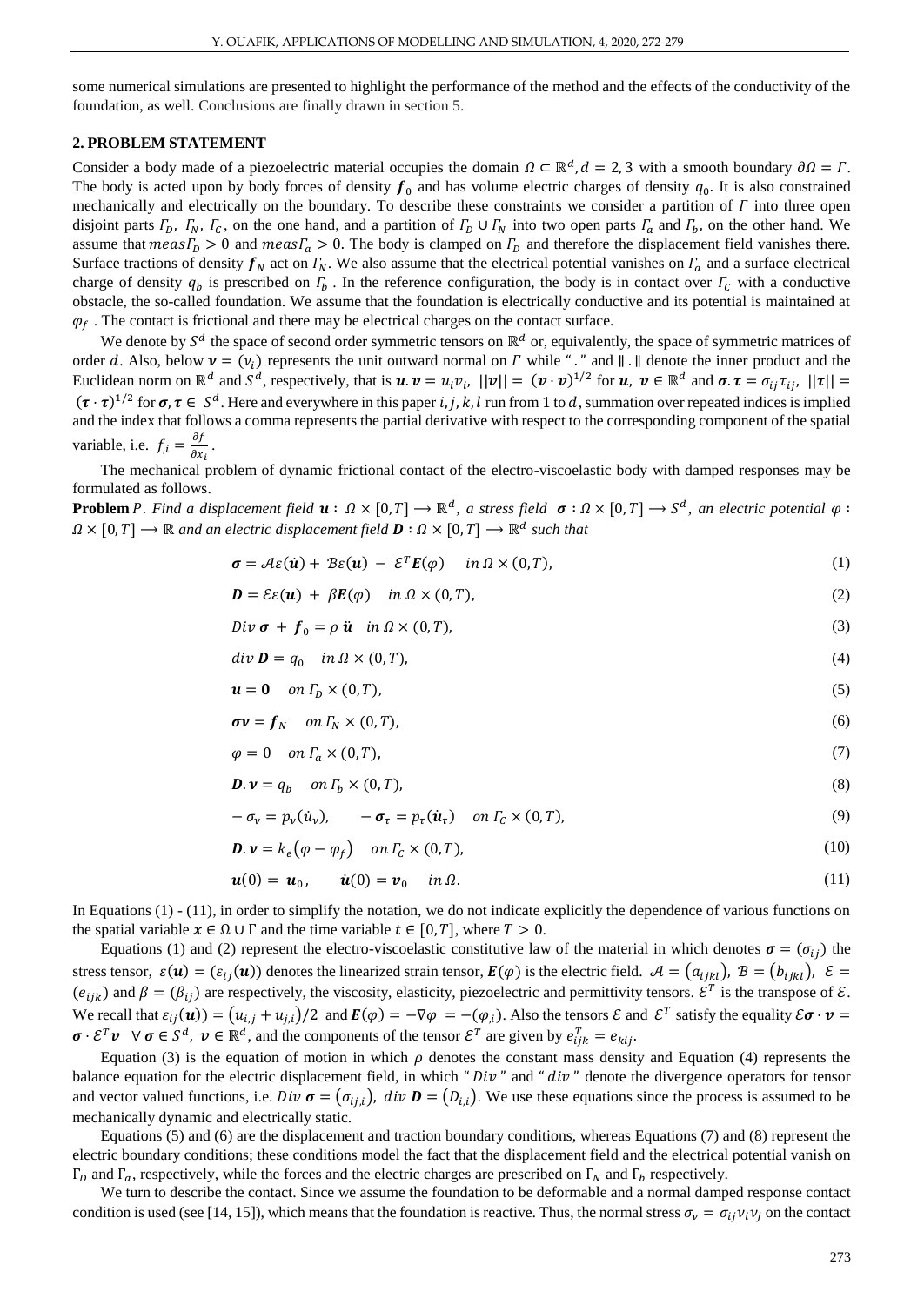surface is obtained through the following semilinear relation  $-\sigma_v = p_v(\dot{u}_v)$ , where  $\dot{u}_v = \dot{u} \cdot v$  denotes the normal velocity. The normal damped response function  $p_\nu$  is prescribed and satisfies  $p_\nu(\dot{u}_\nu) = 0$  for  $\dot{u}_\nu \le 0$ , since then there is no contact. As an example, we may consider (see [15]),

$$
p_v(r) = c_v r_+ \,,\tag{12}
$$

where  $c_v > 0$  is a positive constant which represents a deformability coefficient and  $r_+ = \max\{r, 0\}$ . Moreover, we consider the following associated friction law  $-\sigma_{\tau} = p_{\tau}(\dot{u}_{\tau})$ . Here,  $\dot{u}_{\tau} = \dot{u} - \dot{u}_{\nu}v$  is the tangential velocity,  $\sigma_{\tau} = \sigma v - \sigma_{\nu}v$  denotes the shear stresses and  $p_{\tau}$  is a constitutive function whose properties will be described below. In the numerical simulations presented in Section 4, the following form of  $p<sub>\tau</sub>$  was considered

$$
p_{\tau}(r) = c_{\tau} r \ \forall \, r \in \mathbb{R}^d. \tag{13}
$$

In this case,  $c_{\tau} > 0$  is a frictional coefficient and the tangential shear is proportional to the tangential velocity. Equation (10) is the associated electric boundary condition on  $\Gamma_c$ , where  $k_e$  is a positive constant, the electrical conductivity coefficient. Finally, Equation (11) represent the initial conditions where  $u_0$  and  $v_0$  denote the initial displacement and the initial velocity, respectively.

To present the variational formulation of Problem  $P$  we need some additional notation and preliminaries. We start by introducing the spaces  $H = L^2(\Omega, \mathbb{R}^d)$ ,  $\mathcal{K} = L^2(\Omega, \mathcal{S}^d)$ . The spaces H and  $\mathcal{K}$  are Hilbert spaces equipped with the inner products  $(u, v)_H = \int_{\Omega} u \cdot v \, dx$  and  $(\sigma, \tau)_K = \int_{\Omega} \sigma \cdot \tau \, dx$ , respectively. The associated norms in H and K are denoted by  $|| \cdot ||_H$  and  $|| \cdot ||_K$ , respectively.

For the displacement and the electric potential fields, we introduce the spaces  $V = \{v \in H^1(\Omega, \mathbb{R}^d) : v = 0 \text{ on } \Gamma_D\}$  and  $W = {\psi \in H^1(\Omega)}$ ;  $\psi = 0$  on  $\Gamma_a$ . On V and W we consider the inner products and the corresponding norms given by

$$
(\boldsymbol{u},\boldsymbol{v})_V = (\varepsilon(\boldsymbol{u}),\varepsilon(\boldsymbol{v}))_{\mathcal{K}}, \quad ||\boldsymbol{v}||_V = ||\varepsilon(\boldsymbol{v})||_{\mathcal{K}} \text{ for all } \boldsymbol{u},\boldsymbol{v} \in V,
$$
\n(14)

$$
(\varphi, \psi)_W = (\nabla \varphi, \nabla \psi)_H, \quad ||\psi||_W = ||\nabla \psi||_H \text{ for all } \varphi, \psi \in W. \tag{15}
$$

Since  $meas(\Gamma_D) > 0$  and  $meas(\Gamma_a) > 0$  are positive, it follows from the Korn and the Friedrichs-Poincaré inequalities, respectively, that  $(V, || \cdot ||_V)$  and  $(W, || \cdot ||_W)$  are Hilbert spaces.

We consider the four mapping  $j: V \times V \to \mathbb{R}$ ,  $j: W \times W \to \mathbb{R}$ ,  $f: [0, T] \to V$  and  $q: [0, T] \to W$ , defined by

$$
j(\boldsymbol{v}, \boldsymbol{w}) = \int_{\Gamma_C} p_{\nu}(v_{\nu}) w_{\nu} da + \int_{\Gamma_C} p_{\tau}(\boldsymbol{v}_{\tau}) \cdot \boldsymbol{w}_{\tau} da,
$$
\n(16)

$$
J(\varphi, \psi) = \int_{\Gamma_C} k_e (\varphi - \varphi_f) \psi \, da \,, \tag{17}
$$

$$
(\boldsymbol{f}(t), \boldsymbol{w})_V = \int_{\Omega} \boldsymbol{f}_0(t) \cdot \boldsymbol{w} \, dx + \int_{\Gamma_N} \boldsymbol{f}_N(t) \cdot \boldsymbol{w} \, da,\tag{18}
$$

$$
(q(t), \psi)_W = \int_{\Omega} q_0(t) \psi \, dx + \int_{\Gamma_b} q_b(t) \psi \, da,\tag{19}
$$

for all  $w \in V$  and  $\psi \in W$ .

Then, performing integration by parts, we obtain the following variational formulation of Problem  $P$  in terms of the velocity field  $v(t) = \dot{u}(t)$  and the electric potential fields.

**Problem**  $P_v$ . Find a velocity field  $v : [0, T] \to V$  and an electric potential  $\varphi : [0, T] \to W$  such that  $v(0) = v_0$  and for a.e.  $t \in (0, T)$ 

$$
(\rho \dot{\boldsymbol{v}}(t), \boldsymbol{w})_{H} + (\mathcal{A}\varepsilon(\boldsymbol{v}(t)), \varepsilon(\boldsymbol{w}))_{\mathcal{K}} + (\mathcal{B}\varepsilon(\boldsymbol{u}(t)), \varepsilon(\boldsymbol{w}))_{\mathcal{K}} + (\varepsilon^{T} \nabla \varphi(t), \varepsilon(\boldsymbol{w}))_{\mathcal{K}} + j(\boldsymbol{v}(t), \boldsymbol{w}) = (\boldsymbol{f}(t), \boldsymbol{w})_{V} \quad \forall \, \boldsymbol{w} \in V,
$$
\n(20)

$$
(\beta \nabla \varphi(t), \nabla \psi)_H - (\mathcal{E}\varepsilon(\mathbf{u}(t)), \nabla \psi)_H + J(\varphi(t), \psi) = (q(t), \psi)_W \quad \forall \psi \in W,
$$
\n(21)

where the displacement field  $u(t)$  is then defined as  $\boldsymbol{u}(t) = \int_0^t \boldsymbol{v}(s) \, ds + \boldsymbol{u}_0$ .

## **3. NUMERICAL APPROACH**

The discretization of  $P_V$  will be done in two steps. First, we consider two finite dimensional spaces  $V^h \subset V$  and  $W^h \subset W$ approximating the spaces V and W, respectively.  $h > 0$  denotes the spatial discretization parameter. Secondly, the time derivatives are discretized by using a uniform partition of [0, T], denoted by  $0 = t_0 < t_1 < \cdots < t_N \leq T$ . Let k be the time step size,  $k = T/N$ , and for a continuous function  $f(t)$  let  $f_n = f(t_n)$ . Finally, for a sequence  $\{w_n\}_{n=0}^N$  we denote by  $\delta w_n =$  $(w_n - w_{n-1})/k$  the divided differences.

The fully discrete approximation of Problem  $P_V$ , based on the forward Euler scheme, is the following.

**Problem**  $P_V^{hk}$ . Find a discrete velocity field  $v^{hk} = \{v_n^{hk}\}_{n=0}^N \subset V^h$  and a discrete electric potential  $\varphi^{hk} = \{\varphi_n^{hk}\}_{n=0}^N \subset W^h$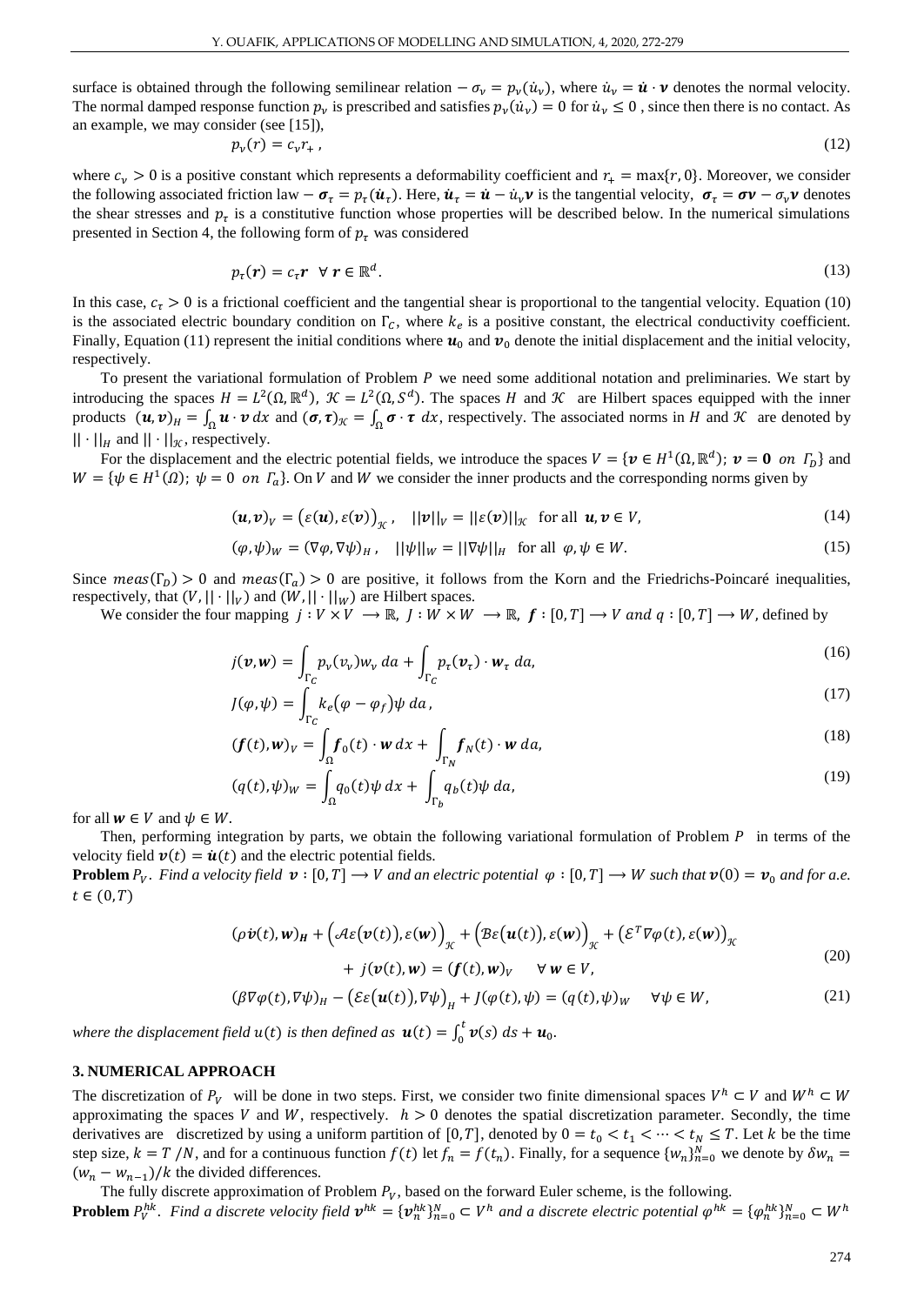such that  $v_0^{hk} = v_0^h$  and for all  $n = 1 ... N$ ,

$$
(\rho \delta v_n^{hk}, w^h)_H + (\mathcal{A}\varepsilon(v_n^{hk}), \varepsilon(w^h))_{\mathcal{K}} + (\mathcal{B}\varepsilon(u_n^{hk}), \varepsilon(w^h))_{\mathcal{K}} + (\varepsilon^T \nabla \varphi_n^{hk}, \varepsilon(w^h))_{\mathcal{K}} + j(v_n^{hk}, w^h) = (f_n, w^h)_V \quad \forall w^h \in V^h,
$$
\n
$$
(22)
$$

$$
(\beta \nabla \varphi_n^{hk}, \nabla \psi^h)_H - (\mathcal{E}\varepsilon(\mathbf{u}_n^{hk}), \nabla \psi^h)_H + J(\varphi_n^{hk}, \psi^h) = (q_n, \psi^h)_W \quad \forall \psi^h \in W^h,
$$
\n(23)

where the displacement field  $\bm{u}^{hk}=\{\bm{u}^{hk}_n\}_{n=0}^N\subset V^h$  is given by  $\bm{u}^{hk}_n=k\sum_{j=1}^n\bm{v}^{hk}_j+\bm{u}^h_0.$ 

Here  $u_0^h$  and  $v_0^h$  are appropriate approximation of the initial condition  $u_0$  and  $v_0$ , respectively, and  $\varphi_0^{hk}$  is the unique solution of the second equation in Problem  $P_V^{hk}$  for  $n = 0$ .

We notice that the fully discrete problem  $P_V^{hk}$  can be seen as a coupled system of variational equations. Using classical results of nonlinear variational equations (see [16]), we obtain that Problem  $P_V^{hk}$  admits a unique solution  $v^{hk} \subset V^h$  and  $\varphi^{hk} \subset W^h$ .

The algorithm, used in solving the fully discrete frictional contact problem  $P_V^{hk}$ , is based on a backward Euler difference for the time derivatives and on a penalty approach to simulate the frictional contact conditions. For more considerations about Computational Contact Mechanics, see the monographs [17, 18, 19].

Let  $N_{tot}$  be the total number of nodes and denote by  $\alpha^i$ ,  $\gamma^i$  the basis functions of the space  $V^h$  and  $W^h$ , respectively, for  $i = 1, ..., N_{tot}$ . Then the expressions of the functions  $w^h$  and  $\psi^h$  is given by  $w^h = \sum_{i=1}^{N_{tot}} w^i \alpha^i$ ,  $\psi^h = \sum_{i=1}^{N_{tot}} \psi^i \gamma^i$  where  $w^h$ and  $\psi^i$  represent the values of the corresponding functions **w** and  $\psi$  at the *i*<sup>th</sup> node of the uniform triangulation of  $\Omega$ , denoted by  $T^h$ .

The penalized approach we use shows that the Problem  $P_V^{hk}$  can be governed by the following system of nonlinear equations

$$
R(\delta v_n, v_n, u_n, \varphi_n) = \widetilde{M}(\delta v_n) + \widetilde{A}(v_n) + G(u_n, \varphi_n) + F(v_n, \varphi_n) = \mathbf{0},\tag{24}
$$

that we describe below. First, the vectors  $\delta v_n$ ,  $v_n$ ,  $u_n$  and  $\varphi_n$  represent the acceleration, velocity, displacement and electric potential generalized vectors, respectively, defined by  $\delta v_n = {\delta v_n^i}_{i=1}^{N_{tot}}$ ,  $v_n = {\psi_n^i}_{i=1}^{N_{tot}}$ ,  $u_n = {\{u_n^i\}_{i=1}^{N_{tot}}}$  and  $\varphi_n = {\{\varphi_n^i\}_{i=1}^{N_{tot}}}$ , where  $\delta v_n^i \coloneqq \frac{v_n^i - v_{n-1}^i}{k}$  $\frac{v_{n-1}^i}{k}$ ,  $v_n^i \coloneqq \frac{u_n^i - u_{n-1}^i}{k}$  $\frac{u_{n-1}}{k}$ ,  $u_n^i$  and  $\varphi_n^i$  represent the values of the corresponding functions  $\delta v_n^{hk}$ ,  $v_n^{hk}$ ,  $u_n^{hk}$  and  $\varphi_n^{hk}$  at the  $i^{th}$  node of  $T^h$ .

The specific penalized contact operator  $F(\nu_n, \varphi_n)$ , which permits to take into account the conductivity of the foundation, is given by

$$
\left(F(\nu_n,\varphi_n),(\mathbf{w},\psi)\right)_{\mathbb{R}^{d\times N} \text{tot}\times\mathbb{R}^{N} \text{tot}}=j(\nu_n,\mathbf{w})+j(\varphi_n,\psi)\quad \forall\ \mathbf{w}\in\mathbb{R}^{d\times N \text{tot}}, \forall\ \psi\in\mathbb{R}^{N \text{tot}}.\tag{25}
$$

In addition, the generalized acceleration term  $\widetilde{M}(\delta v_n) \in \mathbb{R}^{d \times N_{tot}} \times \mathbb{R}^{N_{tot}}$  and the generalized viscous term  $\widetilde{A}(v_n) \in$  $\mathbb{R}^{d \times N_{tot}} \times \mathbb{R}^{N_{tot}}$  are defined by  $\widetilde{M}(\delta v_n) = (M(\delta v_n), \mathbf{0}_{N_{tot}})$  and  $\widetilde{A}(v_n) = (A(v_n), \mathbf{0}_{N_{tot}})$ . Here,  $\mathbf{0}_{N_{tot}}$  is the zero element of  $\mathbb{R}^{N_{tot}}$  and  $M(\delta v_n) \in \mathbb{R}^{d \times N_{tot}}$ ,  $A(v_n) \in \mathbb{R}^{d \times N_{tot}}$ ,  $G(u_n, \varphi_n) \in \mathbb{R}^{d \times N_{tot}} \times \mathbb{R}^{N_{tot}}$  denote the acceleration term, the viscous term and the elastic-piezoelectric term, respectively, given by

$$
(M(\delta \mathbf{v}_n) \cdot \mathbf{w})_{\mathbb{R}^{d \times N_{tot}}} = (\rho \delta \mathbf{v}_n, \mathbf{w}^h)_H \quad \forall \ \mathbf{w} \in \mathbb{R}^{d \times N_{tot}}, \ \forall \ \mathbf{w}^h \in V^h,
$$
\n(26)

$$
\left(A(\boldsymbol{v}_n)\cdot\boldsymbol{w}\right)_{\mathbb{R}^{d\times N}tot}=\left(\mathcal{A}\varepsilon(\boldsymbol{v}_n),\varepsilon(\boldsymbol{w}^h)\right)_{\mathcal{K}}\quad\forall\,\boldsymbol{w}\in\mathbb{R}^{d\times N}tot,\ \forall\,\boldsymbol{w}^h\in V^h,\tag{27}
$$

$$
\begin{split} \left(G(\boldsymbol{u}_{n},\varphi_{n})\cdot(\boldsymbol{w},\psi)\right)_{\mathbb{R}^{d\times N}tot} &= \left(\mathcal{B}\varepsilon(\boldsymbol{u}_{n}^{hk}),\varepsilon(\boldsymbol{w}^{h})\right)_{\mathcal{K}} + \left(\mathcal{E}^{T}\nabla\varphi_{n}^{hk},\varepsilon(\boldsymbol{w}^{h})\right)_{\mathcal{K}} - (f_{n},\boldsymbol{w}^{h})_{V} \\ &+ \left(\beta\nabla\varphi_{n}^{hk},\nabla\psi^{h}\right)_{H} - \left(\mathcal{E}\varepsilon(\boldsymbol{u}_{n}^{hk}),\nabla\psi^{h}\right)_{H} - (q_{n},\psi^{h})_{W} \end{split} \tag{28}
$$

$$
\forall \mathbf{w} \in \mathbb{R}^{d \times N_{tot}}, \qquad \forall \mathbf{\psi} \in \mathbb{R}^{N_{tot}}, \qquad \forall \mathbf{w}^h \in V^h, \qquad \forall \mathbf{\psi}^h \in W^h.
$$

Above, w and  $\psi$  represent the generalized vector of components  $w^i$  and  $\psi^i$  for  $i = 1, ..., N_{tot}$ , respectively, and note that the volume and surface efforts are contained in the term  $G(\mathbf{u}_n, \varphi_n)$ .

The solution algorithm consists in a combination between the finite differences (backward Euler difference) and the linear iterations methods (Newton method). The finite difference scheme we use is characterized by a first order time integration scheme, both for the acceleration  $\delta v_n$  and the velocity  $v_n = \delta u_n$ . To solve Equation (24), at each time increment the variables  $(v_n, \varphi_n)$  are treated simultaneously through a Newton method and, for this reason, we use in what follows the notation  $x_n =$  $(\boldsymbol{v}_n, \varphi_n).$ 

Inside the loop of the increment time indexed by  $n$ , the algorithm we use can be developed in three steps which are the following.

• For  $n = 0$  until N, let  $u_0$  and  $v_0$  be given,  $\varphi_0$  is calculated by solving the second equation in Problem  $P_V^{hk}$  for  $n =$ 0.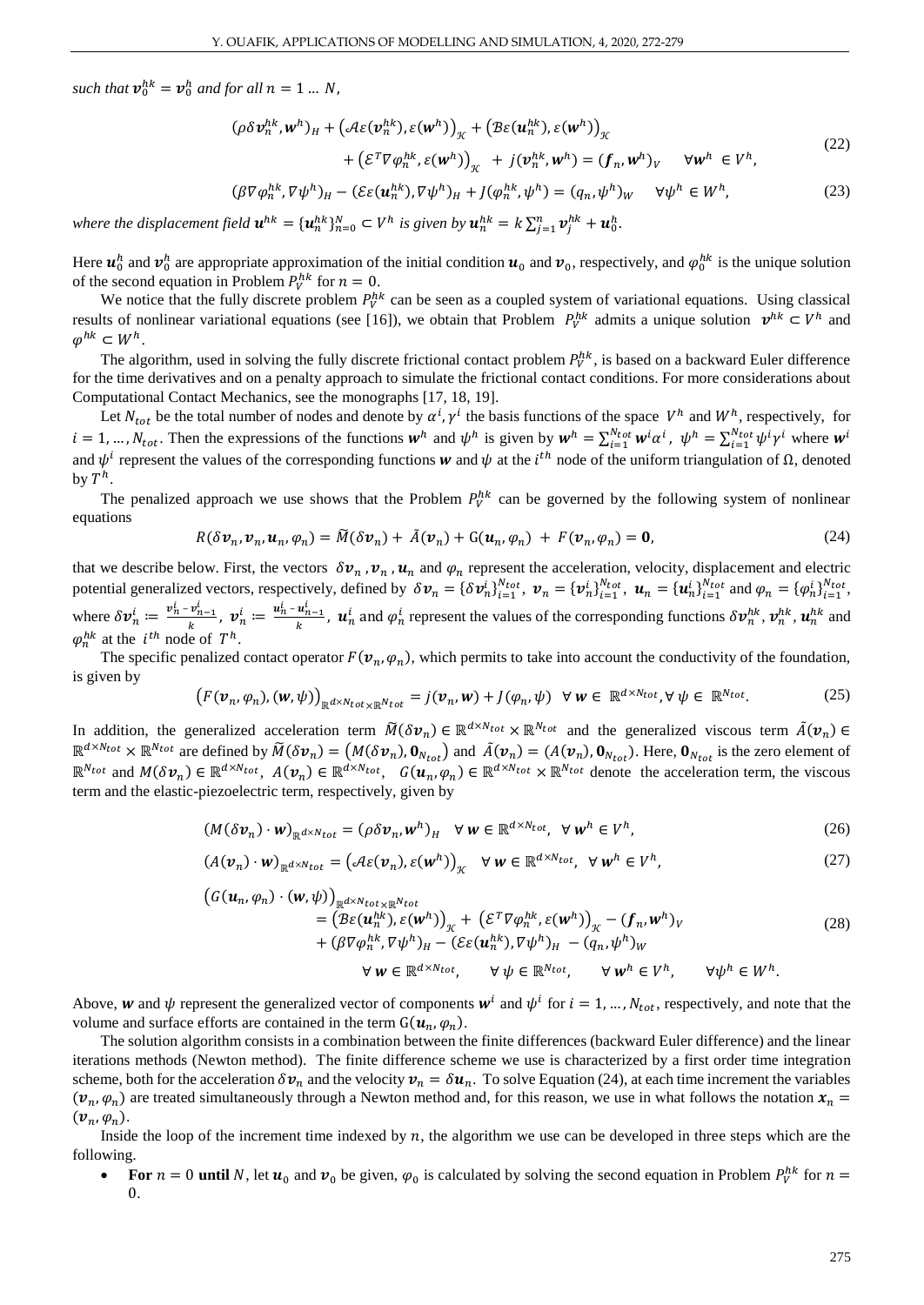- **A prediction step**: This step provides the initial values  $\varphi_{n+1}^0$ ,  $\mathbf{u}_{n+1}^0$  and  $\mathbf{v}_{n+1}^0$  by the formulas:  $\varphi_{n+1}^0 = \varphi_n$ ,  $\mathbf{u}_{n+1}^0 =$  $u_n$  and  $v_{n+1}^0 = 0$ .
- **A Newton linearization step**: for  $i = 0$  until convergence, compute

$$
\mathbf{x}_{n+1}^{i+1} = \mathbf{x}_{n+1}^i - \left(\frac{P_{n+1}^i}{k} + Q_{n+1}^i + kK_{n+1}^i + T_{n+1}^i\right)^{-1} R\left(\frac{\mathbf{v}_{n+1}^i - \mathbf{v}_n^i}{k}, \mathbf{v}_{n+1}^i, \mathbf{u}_{n+1}^i, \phi_{n+1}^i\right) \tag{29}
$$

where  $x_{n+1}^{i+1}$  denotes the pair  $(v_{n+1}^{i+1}, \varphi_{n+1}^{i+1})$ ; i and *n* represent respectively the Newton iteration index and the time index;  $P_{n+1}^i = D_v M(\delta v_{n+1}^i)$  denotes the mass matrix,  $Q_{n+1}^i = D_v A(v_{n+1}^i)$  is the damping matrix,  $K_{n+1}^i = D_{v,\varphi} G(u_{n+1}^i, \varphi_{n+1}^i)$ represents the elastic matrix and  $T_{n+1}^i = D_{v,\varphi} F(\mathbf{v}_{n+1}^i, \varphi_{n+1}^i)$  is the contact tangent matrix; also,  $D_v M$ ,  $D_v A$ ,  $D_{v,\varphi} G$  and  $D_{v,\varphi} F$ denote the differentials of the functions M, A, G and F with respect to the variables  $v$  and  $\varphi$ . This leads us to solve the resulting linear system

$$
\left(\frac{P_{n+1}^i}{k} + Q_{n+1}^i + kK_{n+1}^i + T_{n+1}^i\right)\Delta x^i = -R\left(\frac{\boldsymbol{v}_{n+1}^i - \boldsymbol{v}_n^i}{k}, \boldsymbol{v}_{n+1}^i, \boldsymbol{u}_{n+1}^i, \varphi_{n+1}^i\right),\tag{30}
$$

where  $\Delta x^i = (\Delta v^i, \Delta \varphi^i)$  with  $\Delta v^i = v_{n+1}^{i+1} - v_{n+1}^i$  and  $\Delta \varphi^i = \varphi_{n+1}^{i+1} - \varphi_{n+1}^i$ .

**A correction step**: Once the system (30) is resolved, we update  $x_{n+1}^{i+1}$  and  $u_{n+1}^{i+1}$  by  $x_{n+1}^{i+1} = x_{n+1}^i + \Delta x^i$  and  $u_{n+1}^{i+1} = u_{n+1}^i + k\Delta v^i$ .

Note that formulation in Equation (24) has been implemented in the open-source finite element library GetFEM++ (see http://getfem.org/).

#### **4. NUMERICAL SIMULATIONS**

Now we illustrate our theoretical results by numerical simulations in the study of two-dimensional test problem. In order to observe the effect of the piezoelectric properties of the material, a physical setting as the one depicted in Figure 1 is considered. Where,  $\Omega = (0, 0.03) \times (0, 0.01)$  and  $\Gamma_D = \{0\} \times [0, 0.01]$ ,  $\Gamma_N = ([0, 0.03] \times \{0.01\}) \cup (\{0.03\} \times [0, 0.01])$ ,  $\Gamma_C =$  $[0, 0.03] \times \{0\}$ ,  $\Gamma_a = [0, 0.03] \times \{0.01\}$ ,  $\Gamma_b = (\{0\} \times [0, 0.01]) \cup (\{0.03\} \times [0, 0.01])$ . On  $\Gamma_b$  the body is clamped, and it is subject to the action of surface pression  $f_N(x_1, x_2, t) = (0, -t)N/m$  which acts on the top of the bridge, i.e. on  $\Gamma_a =$  $[0, 0.03] \times \{0.01\}$  and the electric potential is free there. The body is in contact with a conductive foundation on its lower boundary  $\Gamma_c$  and we choose Equation (12) as normal damped response contact function, associated with the friction law in Equation (13). Here, we use as material the visco-elasto-piezoelectric body whose constants are taken as [2, 5]. The following data have been used in the numerical simulations:

$$
c_v = 10^{12}
$$
 Ns/m<sup>2</sup>,  $c_\tau = 0.3$  Ns/m<sup>2</sup>,  $k_e = 1$ ,  $\varphi_f = -48$  V.  
\n $f_0 = 0$  N/m<sup>2</sup>,  $q_0 = 0$  C/m<sup>2</sup>,  $q_b = 0$  C/m,  $\rho = 7800$  kg/m<sup>2</sup>.  
\n $T = 0.2$  s,  $u_0 = 0$  m,  $v_0 = 0$  m/s.

Our interest in this example is to study the influence of the electrical conductivity of the foundation on the contact process and, to this end, we consider the problem both in the case when the foundation is insulated and in the case when it is conductive. When the foundation is insulated there are no electric charges on  $\Gamma_c$  (i.e.  $\mathbf{D} \cdot \mathbf{v} = 0$  on  $\Gamma_c$ ) and when the foundation is conductive, the normal component of the electric displacement field is assumed to be proportional to the difference between the potential of the foundation and body's surface potential (i.e.  $\mathbf{D} \cdot \mathbf{v} = k_e (\varphi - \varphi_f)$  on  $\Gamma_c$ ). Our results are shown in Figures 2-5.



Figure 1. Contact problem with a conductive foundation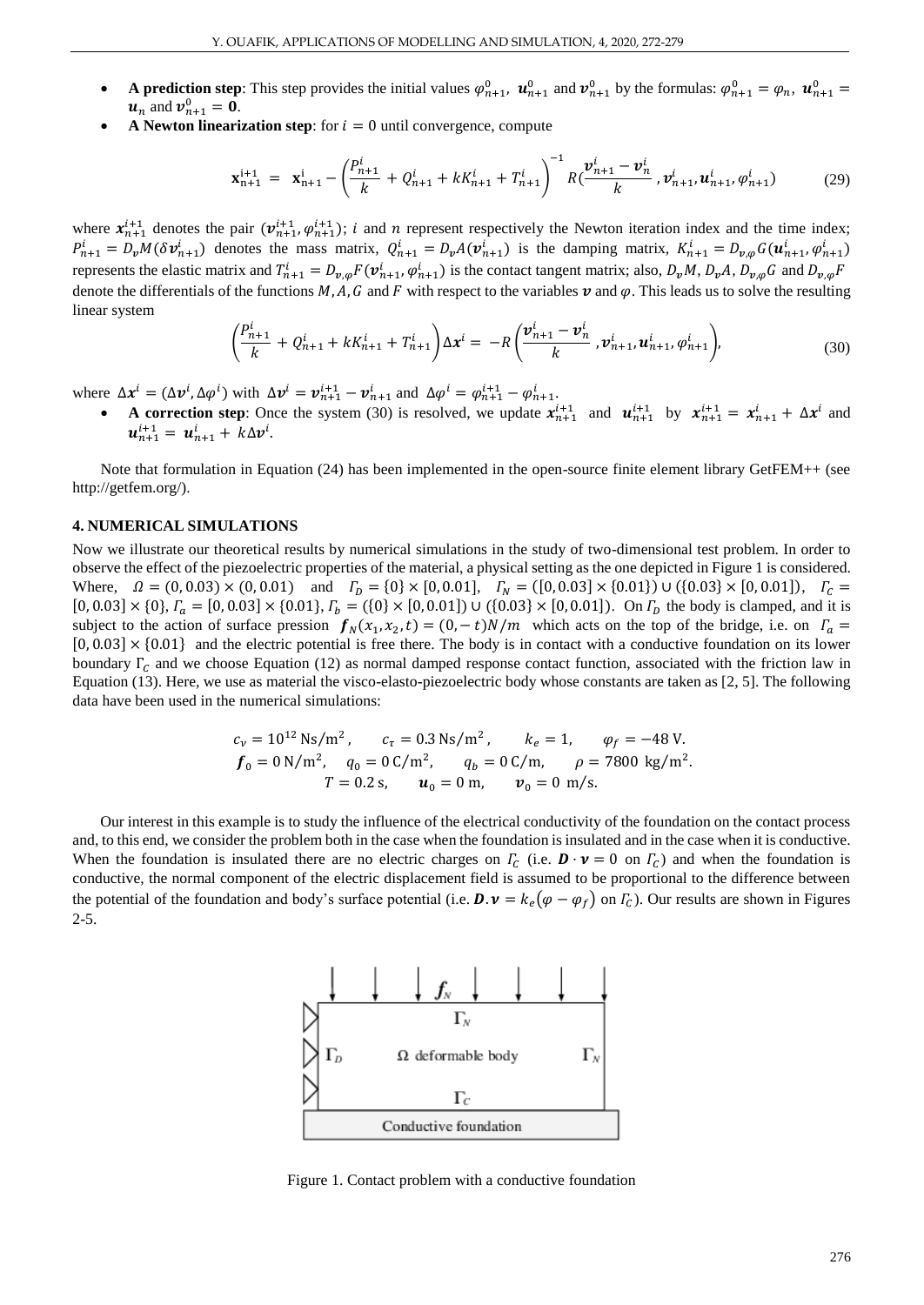

Figure 2. Amplified deformed mesh for (a) an insulated foundation, (b) a conductive foundation



Figure 3. Velocity on  $\Gamma_c$  at final time



Figure 4. (a) Electric potential [V], (b) the Von Mises stress norm [Pa] at final time

Figure 2 presents the deformed configurations for the two previously mentioned cases, at final time T. Note that in the case of an insulated foundation, the body is compressed by the actions of tractions. However, in the case of a conductive foundation, the shape of the body changes greatly because of the difference in the electrical potential. Such a phenomena is particularly visible on the contact boundary: while there are only 8 nodes in slip status in the first case, there are 25 in the second case (see Figure 3). The values of the computed electric potential and the Von Mises norm of the stress field in the deformed configuration are plotted in Figure 4 for the value  $\varphi_f = -48$  V. We note that the magnitude of the electric potential field is large in the zone of contact where the norm of the stress field is large.

Figure 5 shows the relationship of displacements in *X*, and *Y* directions with voltages. It shows that the displacement along the *X*-axis reached  $0.8 \times 10^{-3}$  µm, which is slightly shorter than the displacement along the *Y*-axis with  $1.1 \times 10^{-3}$  µm for a voltage of 0.75 V.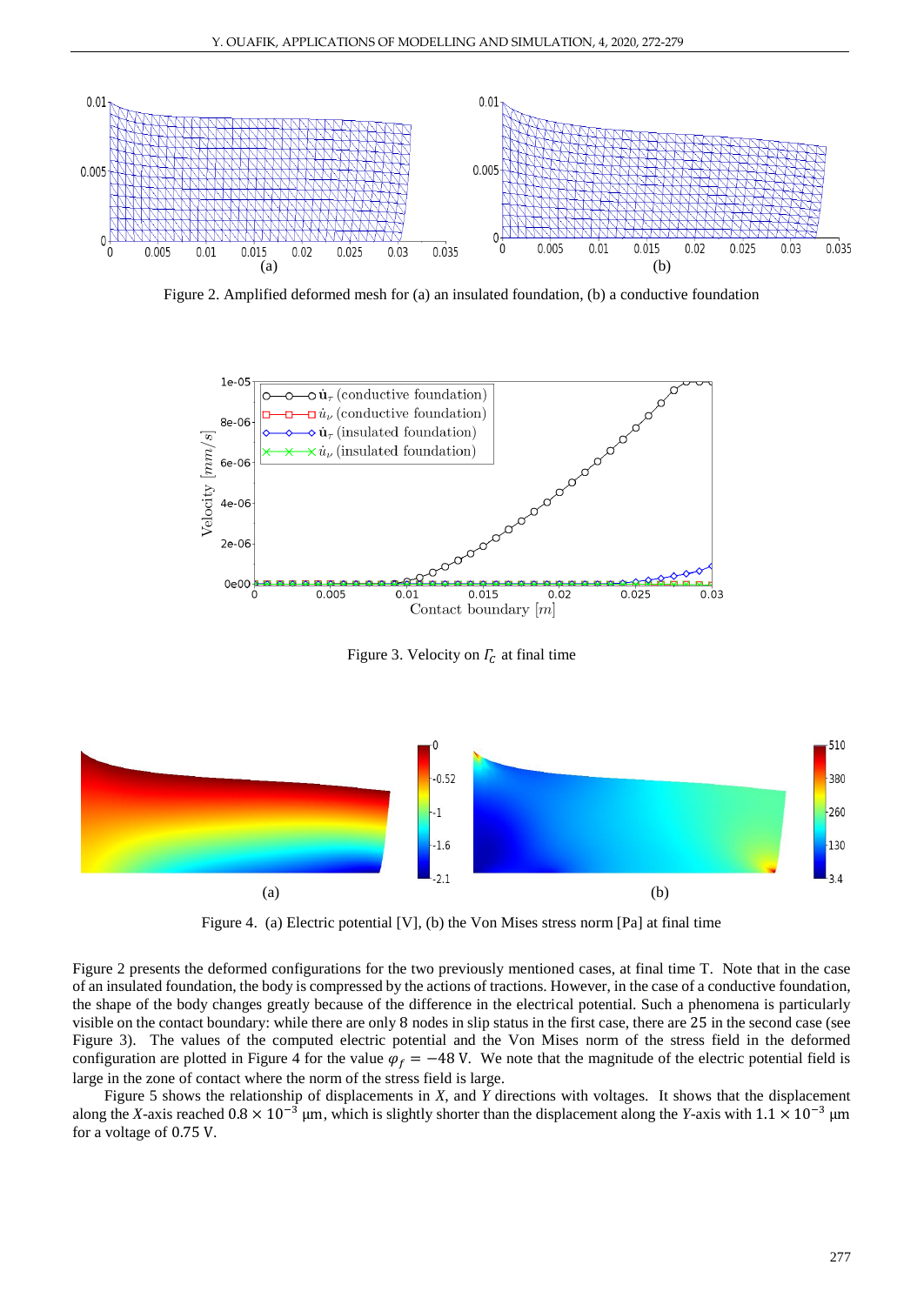

Figure 5. The relationship between voltage and displacement

## **5. CONCLUSION**

A new model of the contact process between an electro-viscoelastic body and the foundation is numerically studied in this paper. The novelties arise in the fact that the process is dynamic, the material behavior is described by an electro-viscoelastic constitutive law and the foundation is electrically conductive. A fully discrete scheme was used to approach the problem and a numerical algorithm which combine the penalty approach with the Newton method was implemented. Moreover, numerical simulations for a representative two-dimensional example were provided in the two different cases insulating and conducting electrical boundary conditions. These simulations describe the inverse piezoelectric effect, i.e. the appearance of strain or stress in the body, due to the action of the electric flied. Also, they underline the effects of the electrical conductivity of the foundation on the process. Performing these simulations, we found that the numerical solution worked well and the convergence was rapid. This work opens the way to study further problems with other conditions for thermally-electrically conductive foundation.

#### **REFERENCES**

- [1] M. Barboteu, J. R. Fernandez and Y. Ouafik, Numerical analysis of a frictionless viscoelastic piezoelectric contact problem, *Mathematical Modelling and Numerical Analysis*, 42, 2008, 667-682.
- [2] M. Barboteu, J. R. Fernandez and T. Raffat, Numerical analysis of a dynamic piezoelectric contact problem arising in viscoelasticity, *Computer Methods in Applied Mechanics and Engineering,* 197, 2008, 3724-3732.
- [3] M. Barboteu and M. Sofonea, Modeling and analysis of the unilateral contact of a piezoelectric body with a conductive support, *Journal of Mathematical Analysis and Applications*, 358, 2009, 110-124.
- [4] M. Barboteu and M. Sofonea, Solvability of a dynamic contact problem between a piezoelectric body and a conductive foundation, *Applied Mathematics and Computation,* 215, 2009, 2978-2991.
- [5] M. Barboteu and M. Sofonea, Modelling of piezoelectric contact problems, in *Recent Advances in Contact Mechanics*, Springer, Berlin, Heidelberg, 383-399, 2013.
- [6] B. Souraya and A. A. Abdelaziz, Analysis of a dynamic contact problem for electro-viscoelastic materials, *Milan Journal of Mathematics*, 86(1), 2018, 105-124.
- [7] A. Bachmar, S. Boutechebak and T. Serrar, Variational analysis of a dynamic electroviscoelastic problem with friction, *Journal of Siberian Federal University. Mathematics & Physics*, 12(1), 2019, 1-11.
- [8] E. H., Benkhira, R. Fakhar and Y. Mandyly, A convergence result and numerical study for a nonlinear piezoelectric material in a frictional contact process with a conductive foundation, *Applications of Mathematics*, 2020, 1-27.
- [9] M. Bouallala, E. L. Essoufi and A. Zafrar, Analysis and numeric of mixed approach for frictional contact problem in electro-elasticity*, Open Journal of Mathematical Analysis,* 4(1), 2020, 20-37.
- [10] L. A. Kaki and M. Denche, Variational analysis for some frictional contact problems, *Boletim da Sociedade Paranaense de Matemática*, 38(7), 2020, 21-36.
- [11] Y. Li and Z. Liu, Dynamic contact problem for viscoelastic piezoelectric materials with normal damped response and friction, *Journal of Mathematical Analysis and Applications*, 373(2), 2011, 726-738.
- [12] S. Migórski, A. Ochal and M. Sofonea, A dynamic frictional contact problem for piezoelectric materials, *Journal of Mathematical Analysis and Applications*, 361(1), 2010, 161-176.
- [13] K. Bartosz, Numerical analysis of a nonmonotone dynamic contact problem of a non-clamped piezoelectric viscoelastic body, *Evolution Equations & Control Theory*, 2020.
- [14] O. Chau, W. Han and M. Sofonea, A dynamic frictional contact problem with normal damped response, *Acta Applicandae Mathematica*, 71(2), 2002, 159-178.
- [15] M. Barboteu, Y. Ouafik and M. Sofonea, Numerical modelling of a dynamic contact problem with normal damped response and unilateral constraint, *Journal of Theoretical and Applied Mechanics*, 56(2), 2018, 483-496.